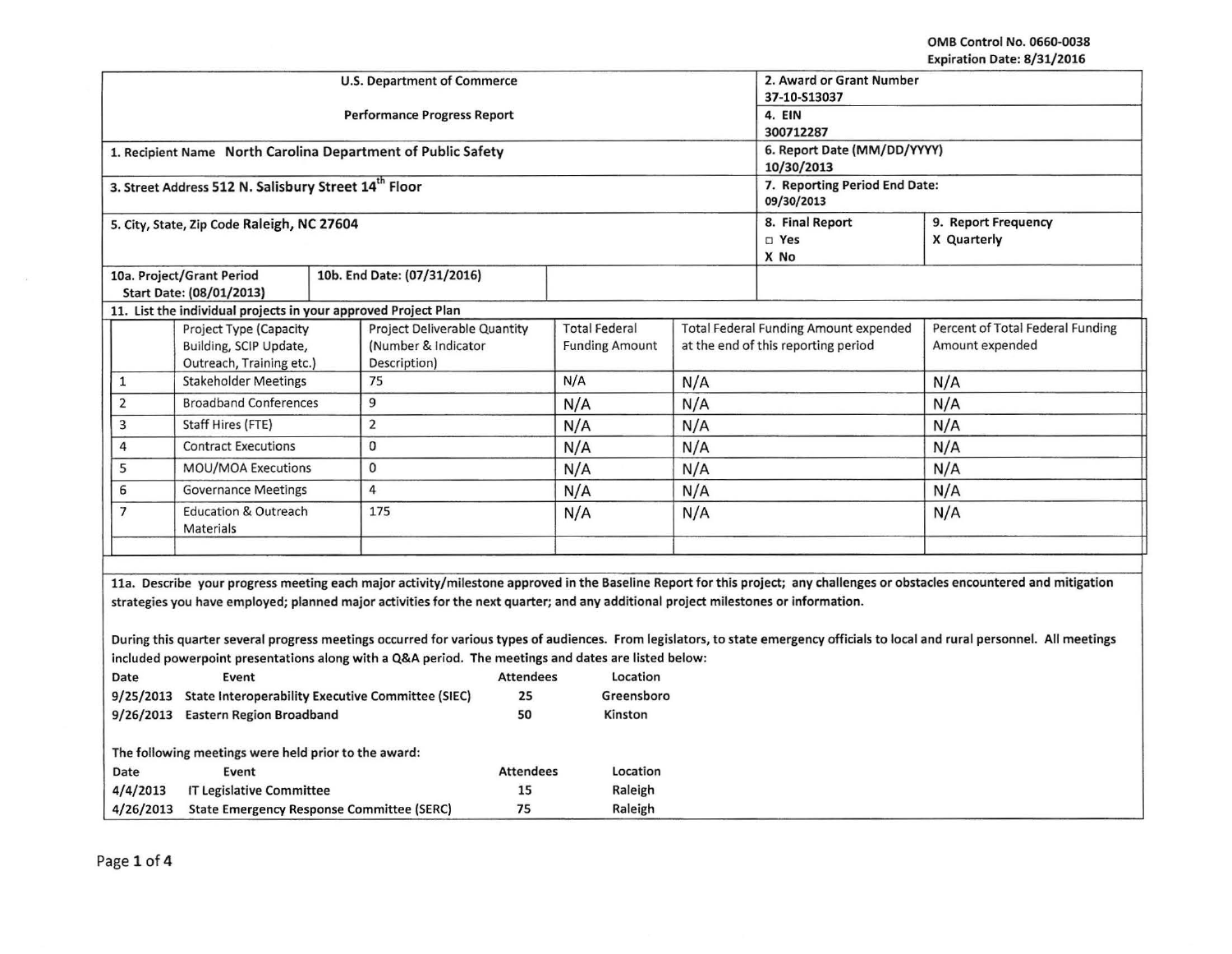I

I I

| 5/23/2013 State Interoperability Executive Committee (SIEC) | 50 | Statesville |  |
|-------------------------------------------------------------|----|-------------|--|
| 7/17/2013 USDA - Rural Development Division                 | 20 | Raleigh     |  |

Our biggest challenge so far, has been the ability to hire the additional members of our project team. Consequently, several important project activities are beginning to slip. A glitch in the draw-down process of our funds from the ASAP system has also contributed to the delay. Also, the federal shutdown added more delays, since our state Budget Director had restricted agencies from using state funds in the absence of federal funds.

Our only mitigation at this point is to raise the issue of the hiring delays, to senior management within the Governor's administration team.

11b. If the project team anticipates requesting any changes to the approved Baseline Report in the next quarter, describe those below. Note that any substantive changes to the Baseline Report must be approved by the Department of Commerce before implementation.

North Carolina has submitted a formal request to revise the awarded budget baseline, by submitting a revised SF-424A, including budget variance documentation and justifications for our request.

llc. Provide any other information that would be useful to NTIA as it assesses this project's progress. Nothing to share at this point.

lld. Describe any success stories or best practices you have identified. Please be as specific as possible. None to share at this point.

12. Personnel

12a. If the project is not fully staffed, describe how any lack of staffing may impact the project's time line and when the project will be fully staffed.

The project is not currently fully staffed. It is projected that the 1<sup>st</sup> year effort has been impacted by a minimum of 2 months. Inability to get the federal funds drawn down and the most recent federal shutdown has added to the delay.

12b. Staffing Table

| <b>Job Title</b>                | FTE % | Project(s) Assigned                             | Change |  |  |  |  |  |
|---------------------------------|-------|-------------------------------------------------|--------|--|--|--|--|--|
| Program Director                | 100   | Overall Responsible for the SLIGP 3-Year Effort |        |  |  |  |  |  |
| <b>Administrative Assistant</b> | 100   | Assist the Project Team as Necessary            |        |  |  |  |  |  |
|                                 |       |                                                 |        |  |  |  |  |  |
|                                 |       |                                                 |        |  |  |  |  |  |
|                                 |       |                                                 |        |  |  |  |  |  |
|                                 |       |                                                 |        |  |  |  |  |  |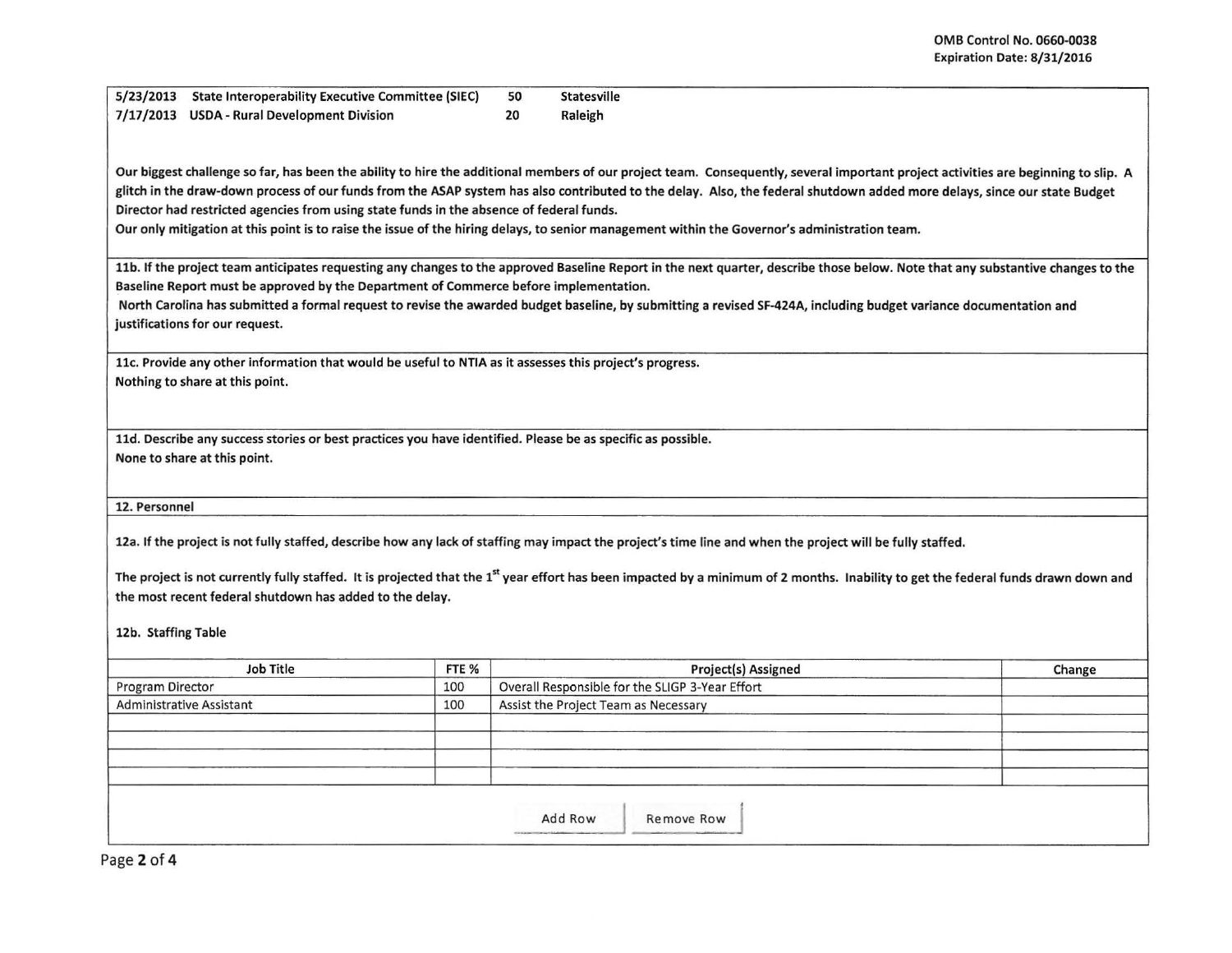## 13. Subcontracts (Vendors and/or Subrecipients}

13a. Subcontracts Table -Include all subcontractors. The totals from this table must equal the "Subcontracts Total" in Question 14f.

| Name                                | Subcontract Purpose                                                         | Type<br>(Vendor/Subrec.) | RFP/RFQ<br>Issued<br>(Y/N) | Contract<br>Executed<br>(Y/N) | Start<br>Date | <b>End Date</b> | <b>Total Federal</b><br><b>Funds Allocated</b> | <b>Total Matching</b><br><b>Funds Allocated</b> | Project and % Assigned |
|-------------------------------------|-----------------------------------------------------------------------------|--------------------------|----------------------------|-------------------------------|---------------|-----------------|------------------------------------------------|-------------------------------------------------|------------------------|
| <b>NC</b><br>Commerce-<br>Broadband | Assist in broadband<br>data gathering in rural<br><b>NC</b>                 | <b>State Service</b>     | N                          | $\mathsf{N}$                  | 7/1/14        | 6/30/16         | 100,000                                        | 0                                               | N/A                    |
| NC ITS - GIS                        | Assist in mapping data<br>and providing<br>geospatial options               | <b>State Service</b>     | N                          | N                             | 7/1/14        | 6/30/16         | 100,000                                        | $\mathbf 0$                                     |                        |
| Data<br>Collection                  | Augment staff for data<br>gathering and<br>assessments during<br>Phase II   | Private                  | N                          | N                             | 7/1/14        | 6/30/16         | 200,000                                        | $\Omega$                                        |                        |
| Local MOUs                          | Develop MOUs with<br>local co-ops as<br>necessary                           | Local<br>Service/Private | N                          | N                             | 7/1/14        | 6/30/16         | 50,000                                         | $\mathbf 0$                                     |                        |
|                                     | 13b. Describe any challenges encountered with vendors and/or subrecipients. |                          |                            | Add Row                       |               | Remove Row      |                                                |                                                 |                        |

None.